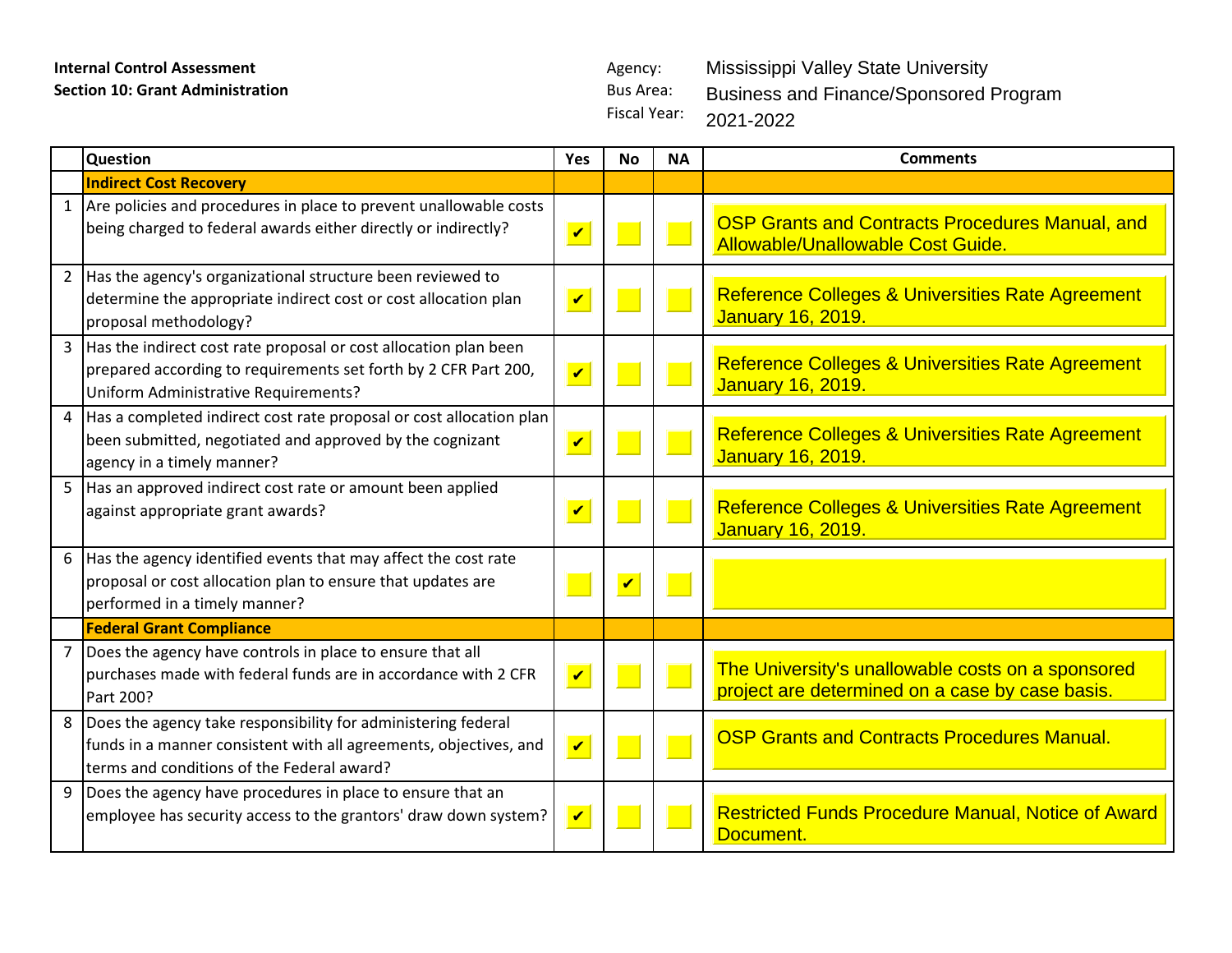Fiscal Year: Mississippi Valley State University Business and Finance/Sponsored Program 2021-2022

| Question                                                                                                                                                       | Yes                        | No | <b>NA</b> | <b>Comments</b>                                                                                            |
|----------------------------------------------------------------------------------------------------------------------------------------------------------------|----------------------------|----|-----------|------------------------------------------------------------------------------------------------------------|
| 10 Are employees trained and knowledgeable of federal program<br>requirements?                                                                                 | $\overline{\mathbf{v}}$    |    |           | Training is provided at least twice a year for PIs, OSP<br>staff, accountants and other employees on 2 CFR |
| 11 Are procedures in place for determining reasonableness and<br>allowability of expenditures when charging to specific federal<br>programs?                   | $\overline{\mathbf{v}}$    |    |           | The University's unallowable costs on a sponsored<br>project are determined on a case by case basis.       |
| 12 Does the agency have a tracking mechanism to monitor actual<br>expenditures against federal grant award amounts?                                            | $\overline{\mathbf{v}}$    |    |           | Banner-Each award, contract, subaward, and/or<br>subcontract has an identifying Banner Org number.         |
| 13 Are methods in place to detect potential unallowable activities?                                                                                            | $\boldsymbol{\mathcal{U}}$ |    |           | The University's unallowable costs on a sponsored<br>project are determined on a case by case basis.       |
| 14 Has the agency implemented procedures to verify/confirm<br>participant eligibility for applicable federal programs operated?                                | $\overline{\mathbf{v}}$    |    |           | An application process is in place to determine<br>participant eligibility for specific federal programs   |
| 15 Does the agency have procedures in place to ensure that uniform<br>policies, procedures and regulations exist regardless of the<br>funding source of funds? | $\overline{\mathbf{v}}$    |    |           | <b>OSP Grants and Contracts Procedures Manual.</b>                                                         |
| 16   Does the agency have procedures to ensure that matching/level<br>of effort requirements are met and documented by the agency<br>and its sub-recipients?   | $\boldsymbol{\mathcal{U}}$ |    |           | <b>OSP Grants and Contracts Procedures Manual.</b>                                                         |
| 17 Does the agency have procedures in place to ensure accurate and<br>timely reporting to federal grantor agencies?                                            | $\overline{\mathbf{v}}$    |    |           | <b>OSP Grants and Contracts Procedures Manual.</b>                                                         |
| 18 When reporting to federal grantor agencies, does the agency have<br>adequate supporting documentation?                                                      | $\overline{\mathbf{v}}$    |    |           | The University maintains record of supporting<br>documentation for technical and financial reports.        |
| 19 Does the agency have procedures in place to ensure that the draw<br>down of federal funds are in accordance with award draw down<br>schedule?               | $\boldsymbol{v}$           |    |           | <b>Restricted Funds Procedure Manual.</b>                                                                  |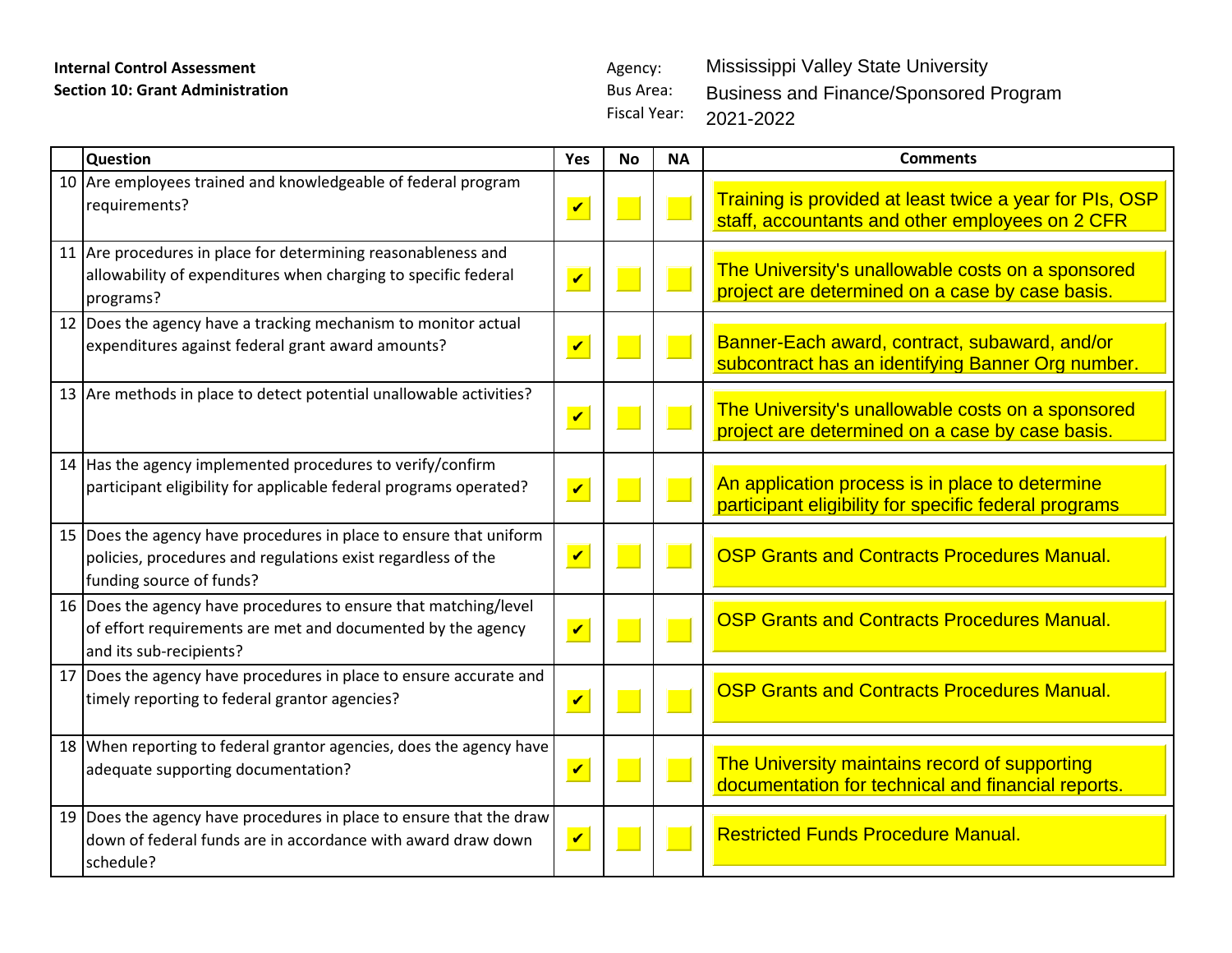Fiscal Year: Mississippi Valley State University Business and Finance/Sponsored Program 2021-2022

| Question                                                                                                                                                                            | Yes                        | <b>No</b> | <b>NA</b>               | <b>Comments</b>                                                                                             |
|-------------------------------------------------------------------------------------------------------------------------------------------------------------------------------------|----------------------------|-----------|-------------------------|-------------------------------------------------------------------------------------------------------------|
| 20 Are procedures in place to ensure compliance with the Cash<br>Management Improvement Act (CMIA)?                                                                                 | $\overline{\mathbf{v}}$    |           |                         | <b>Restricted Funds Procedure Manual.</b>                                                                   |
| 21 Are procedures in place to ensure that grant funds in MAGIC do<br>not remain with a negative cash balance?                                                                       |                            |           | $\overline{\mathbf{v}}$ |                                                                                                             |
| 22 Are grant funds periodically reviewed for negative cash balances?                                                                                                                |                            |           | $\overline{\mathbf{v}}$ |                                                                                                             |
| 23 Is interest earned on federal funds identified and reported to the<br>federal funding agency?                                                                                    |                            |           | $\overline{\mathbf{v}}$ |                                                                                                             |
| 24 Do policies exist to account for program income from federal<br>program activities?                                                                                              | $\overline{\mathbf{v}}$    |           |                         | <b>OSP Grants and Contracts Procedures Manual.</b>                                                          |
| 25 Are procedures in place to ensure that no alcoholic beverages are<br>purchased with federal funds?                                                                               | $\overline{\mathbf{v}}$    |           |                         | The University's unallowable costs on a sponsored<br>project are determined on a case by case basis.        |
| 26 Are contracts and sub-recipient award/grant documents reviewed<br>to ensure inclusion of all applicable federal requirements?                                                    | $\overline{\mathbf{v}}$    |           |                         | Before contracts, subcontracts, subawards,<br>cooperative agreements, or other forms of contractual         |
| 27 Are procedures in place to ensure that compensation for<br>employees engaged in work on federal awards is consistent with<br>that paid for similar activities of the government? | $\overline{\mathbf{v}}$    |           |                         | Salaries are comparable to what is being paid at<br>similar agencies in the state, and for the southeastern |
| 28 For employees working on a single federal award or cost<br>objective, are charges for salary and wages supported by periodic<br>certifications?                                  | $\overline{\mathbf{v}}$    |           |                         | Any person who is paid by or cost-shares any portion<br>of their base salary on state or federally funded   |
| 29 Are periodic certifications verified against payroll records for<br>accuracy?                                                                                                    | $\boldsymbol{\mathcal{U}}$ |           |                         | Effort reports are reviewed upon submission to<br>ensure accurate reporting, and that payroll records       |